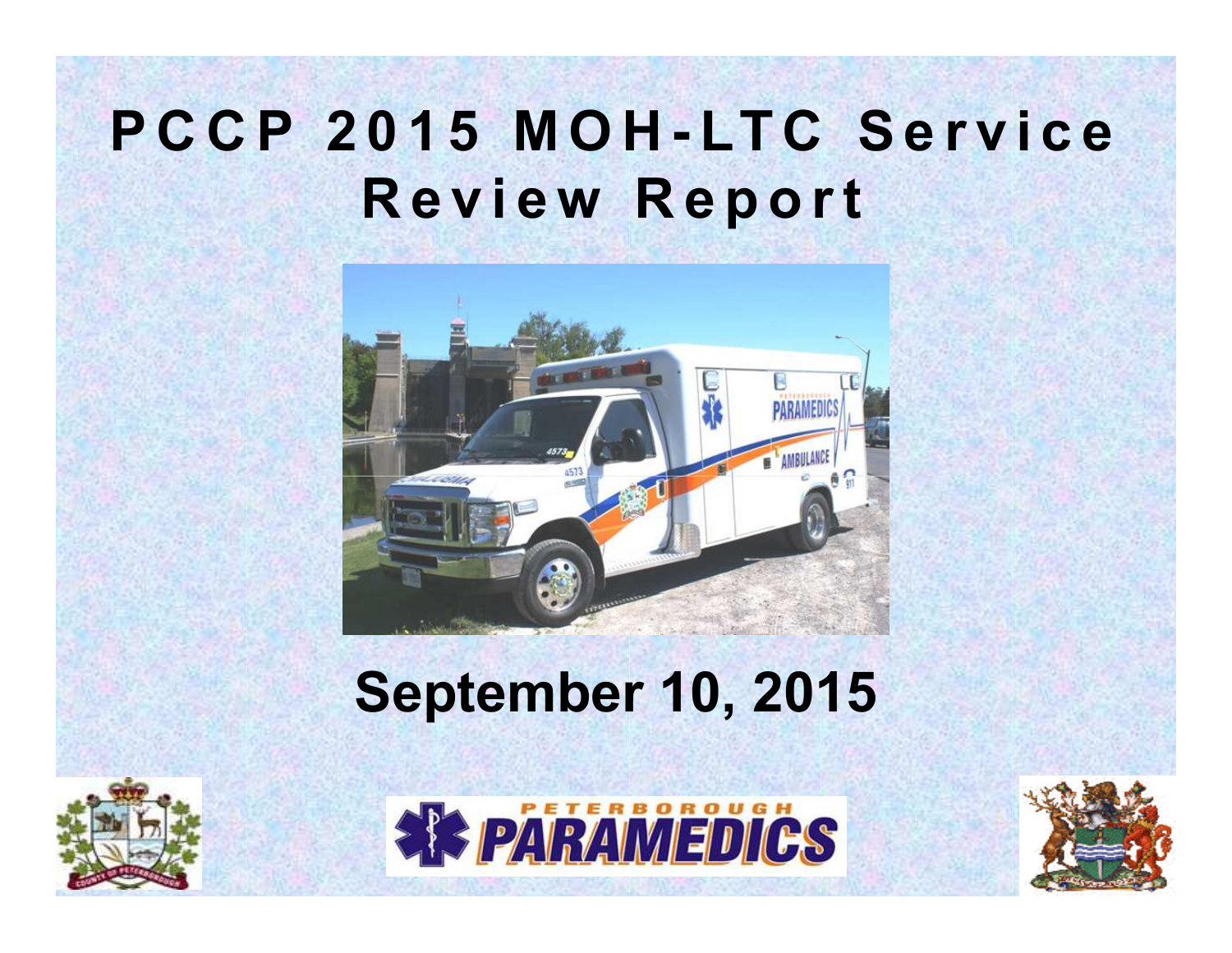#### *Ambulance Act*

- - *"*No person shall operate an ambulance service unless the person holds a certificate issued by the certifying authority, which is the Ministry of Health and Long-Term Care – Emergency Health Services Branch".
- - "A person shall be issued a certificate by the certifying authority only if the person has successfully completed the certification process prescribed by the regulations which includes a periodic Ambulance Service Review"
- - The purpose of the Ambulance Service Review is to ensure that the Service operates in a manner consistent with the Land Ambulance Certification Standards and in compliance with all relevant legislation
- -Triennial process completed May 26 & 27, 2015

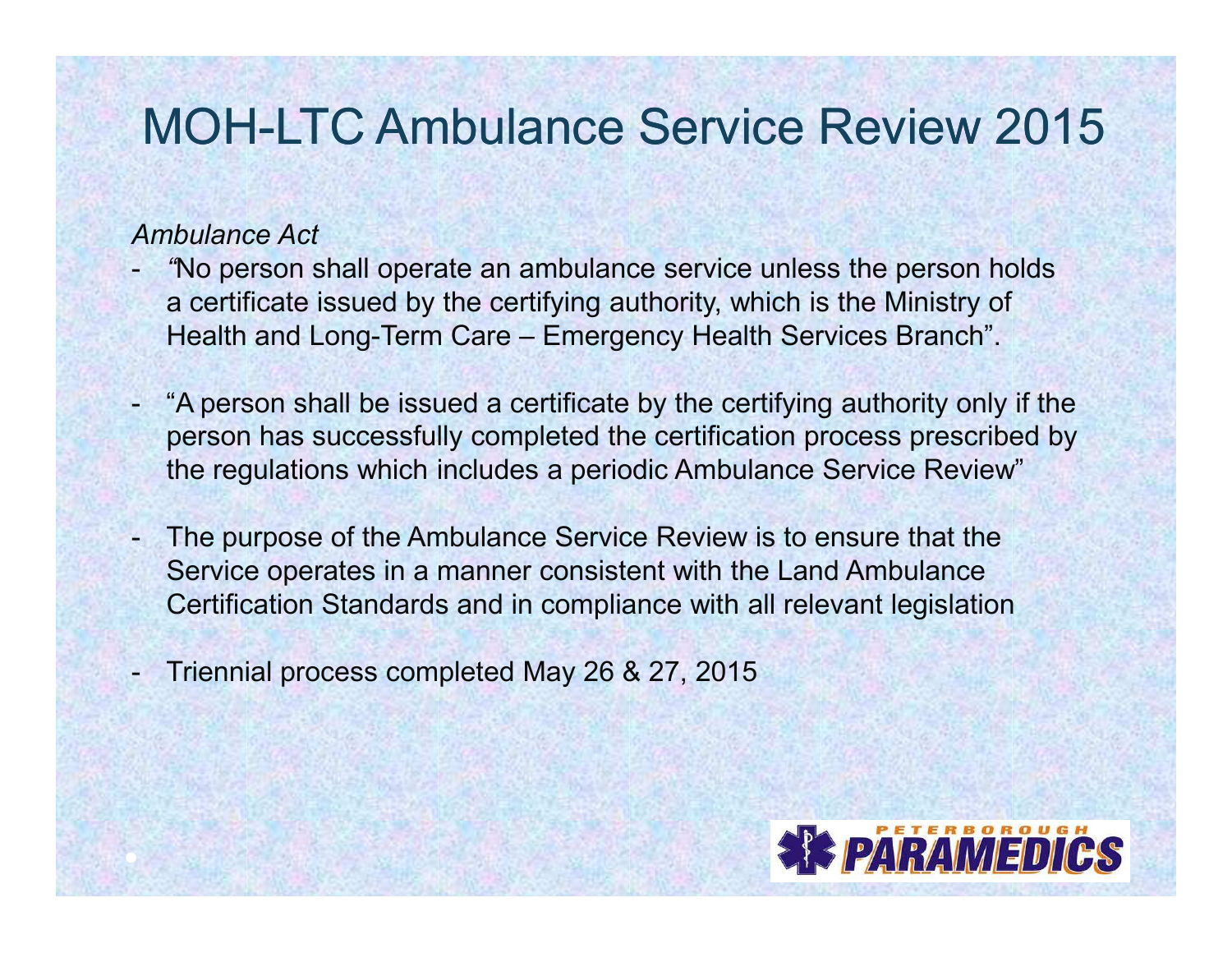Legislated standards include:

- Advanced Life Support Patient Care Standards
- Ambulance Service Communicable Disease Standards
- Basic Life Support Patient Care Standards
- Land Ambulance Service Certification Standards -
- Ontario Ambulance Service Documentation Standards
- Ontario Provincial Land Ambulance & Emergency Response Vehicle Standards
- Ambulance Service Patient Care & Transportation Standards
- Provincial Equipment Standards for Ontario Ambulance Services

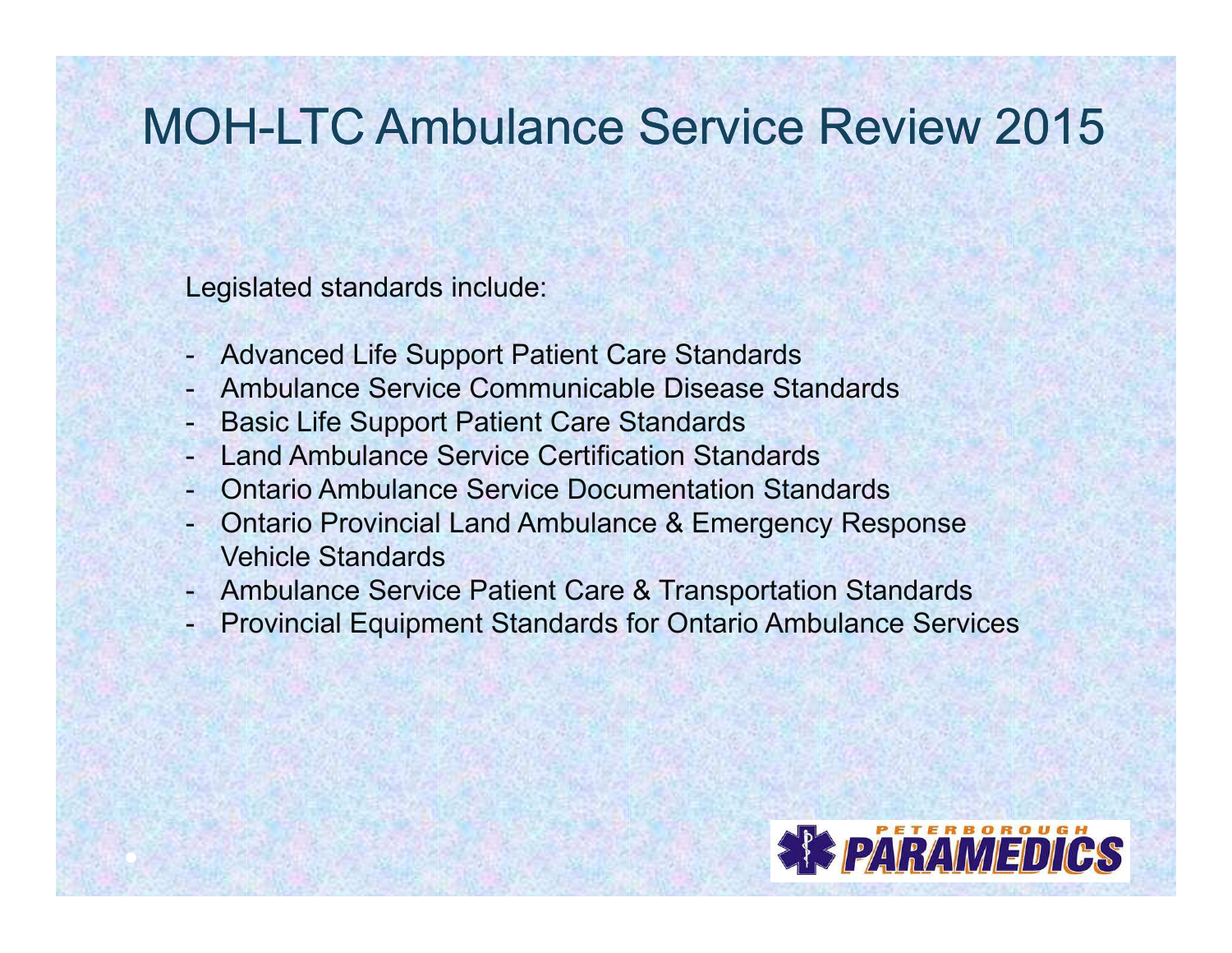The scope of the Review is comprehensive and covers all aspects of a Service's operation including:

- 
- Staffing
- 
- Patient Care  **Access** Vehicles
- Patient Care Equipment Policy and Procedure
- 
- Level of Service **Contains Employee Qualifications**
- Staffing  **Documentation**<br>Training **Service Review** 
	- Service Review Program<br>- Vehicles
	-
	-
- **Operations Communication** Liaison/Communication

257 areas of examination subdivided into thousands of legislated requirements. As examples:

- 286 Ambulance Call Reports with 15,969 data points<br>49 Uluman Becauses Qualification files with 4,340 do
- 40 Human Resource Qualification files with 1,340 data points

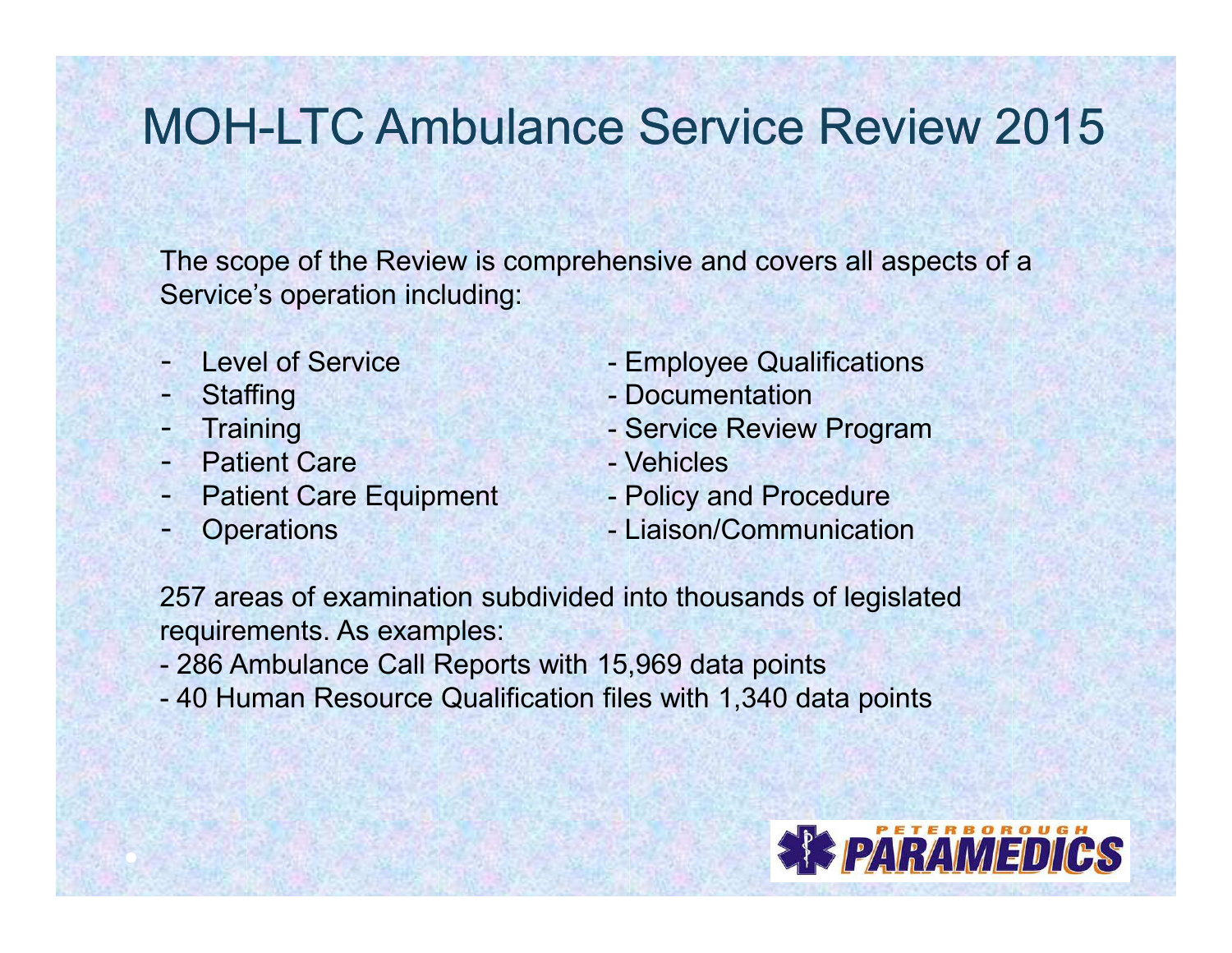#### **Draft Report & Executive Summary**

*"Peterborough County/City Paramedics ambulance service is to be commended for its efforts in the following areas":* 

- *Preparation for the certification inspection*
- *Level of Service*
- *Quality Assurance process*
- *Employee Files*
- *Training*
- *Vehicles*

#### **Executive Summary Contains 6 Observations**

**PCCP has submitted the requisite response to the draft report including the following…** 

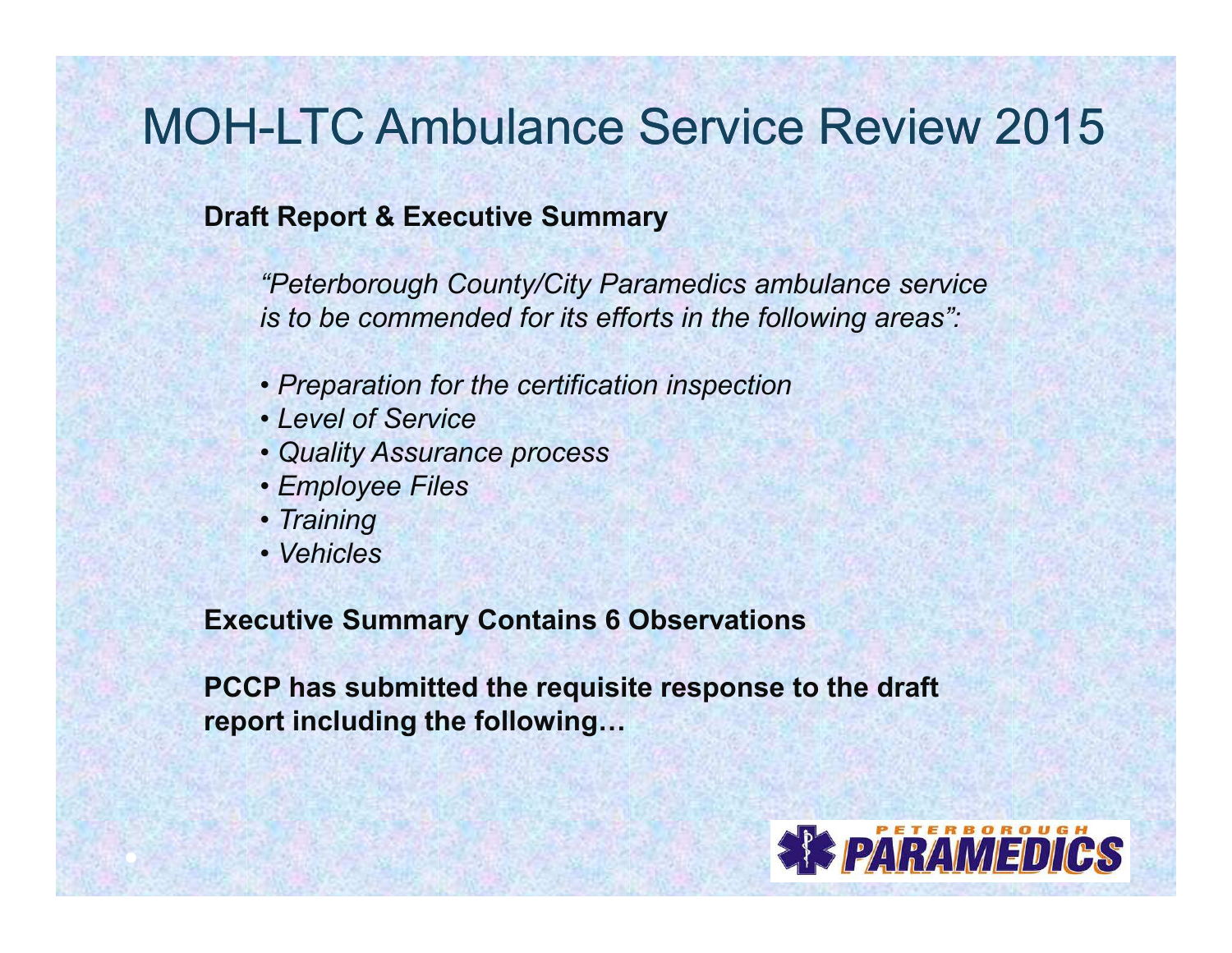#### **Vehicle-Equipment Restraints (Observation 1)**

Patient care and accessory equipment and supplies were not always secured in the vehicle. There were 3 separate examples where equipment was not secured during transport.

*PCCP acknowledges this observation and will continue to monitor and encourage compliance through education and continuing quality improvement and initiatives, including mandatory field evaluations.*

### **Patient Care Equipment and Supplies (Observation 2)**

 Four inspected ambulances were 99.9% compliant with Provincial Equipment Standards. It was observed that a vehicle did not contain a high vis vest.

*PCCP acknowledges that the high visibility vest may not have been observed by the Review Team. PCCP have issued all staff personal protective* equipment which includes a high visibility vest which can be found in their *designated PPE bag. To ensure continued compliance we will be taking an inventory of all personal issue health and safety equipment, and reiterating the mandate that this equipment must be present in the vehicle at all times.*

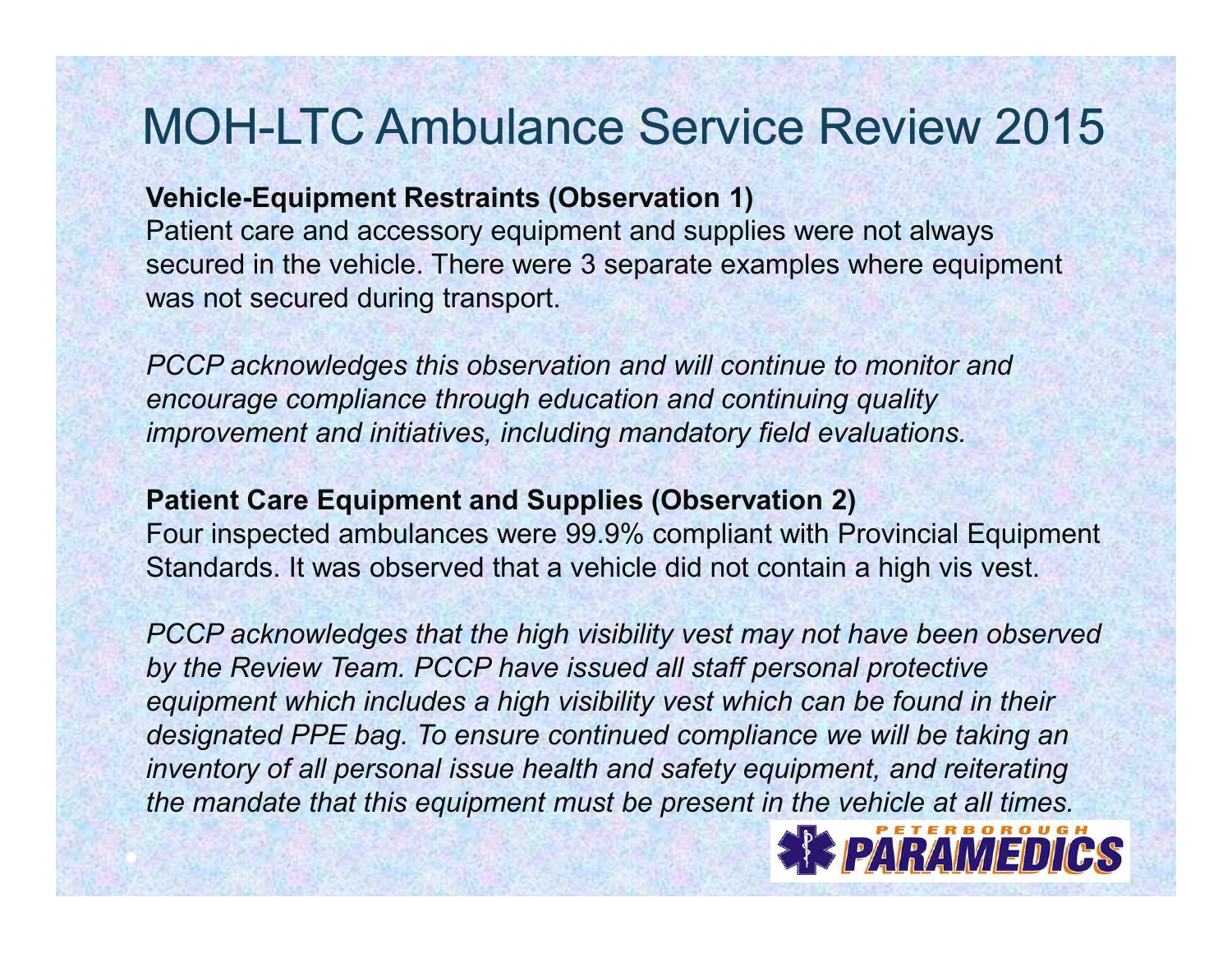#### **Observation 3**

 The report identifies that 80% of patient care and accessory equipment was found to be clean and sanitary. One vehicle contained an equipment bag and an oxygen cylinder holder that was unclean.

*PCCP has cleaned these equipment items and will continue to improve this area by conducting random field audits, and working with staff to foster a culture of excellence.*

**Oxygen, Suction, Stretcher and Defibrillator Maintenance (Observation 4)**Based on data available from Service files, of the fifty patient care devices inspected, the preventive maintenance program met the manufacturer's specification 90.2% of the time and patient carrying equipment 91.3%.

*PCCP has taken the advice of the MOH review team member and created a new tracked master sheet that will enable the service to improve our preventative maintenance program.*

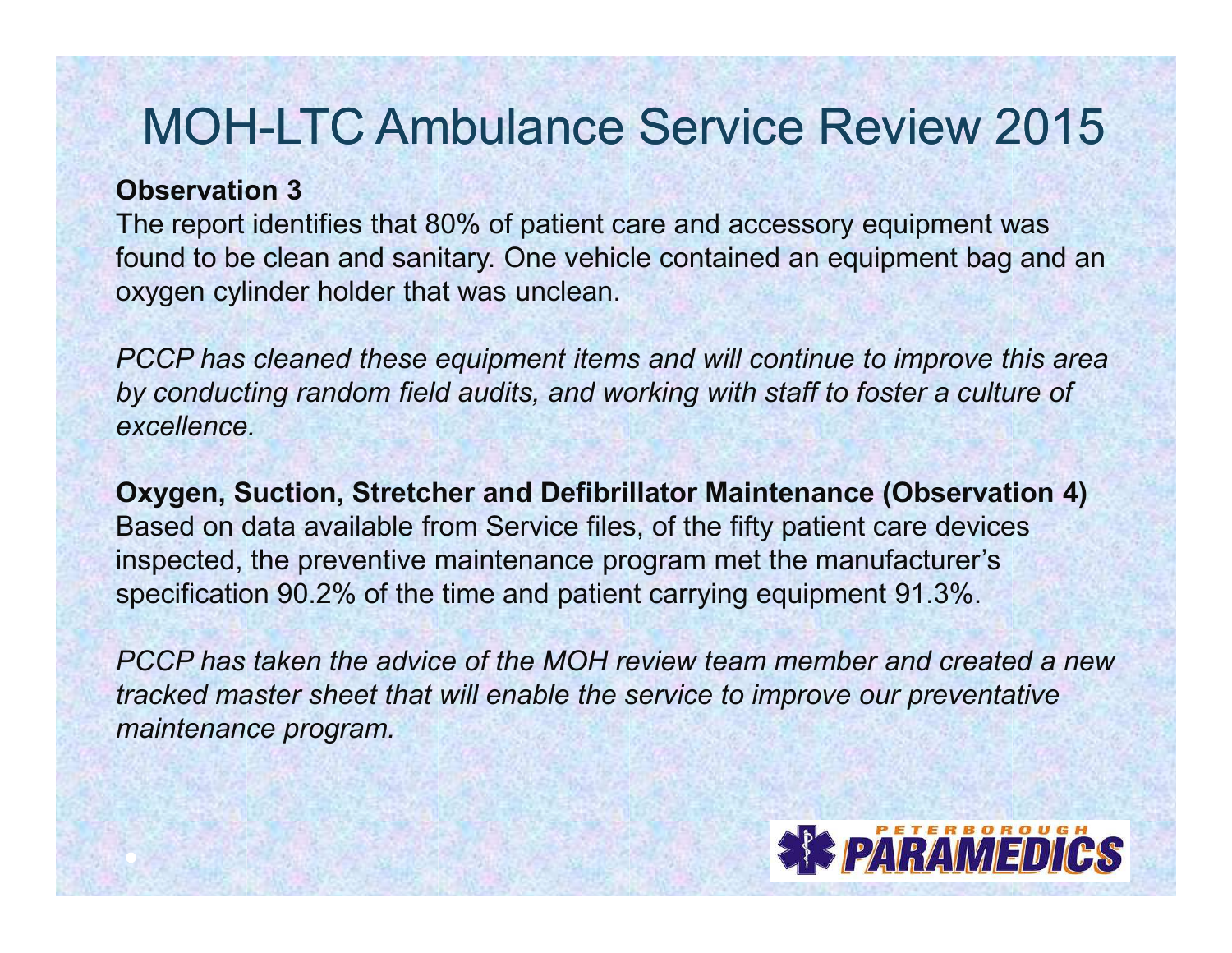#### **Employee Qualifications (Observation 5)**

The Review Team has reported that one paramedic HRI file was missing the paramedic certificate or letter of equivalency. Initiatives are in place to obtain the appropriate documentation. The inspection of immunization records revealed 86.7% contained physician signatures.

*Documents indicating paramedic certification are in fact on the file in question. PCCP will continue to maintain HRI files and ensure physician signatures on appropriate documentation.*

#### **ACR-IR Documentation (Observation 6)**

The Review Team report indicates that 98.1% of potential data points on the Ambulance Call Report were compliant with legislation.

*PCCP will continue to apply a robust quality assurance and continuing quality improvement program to improve these areas of documentation*

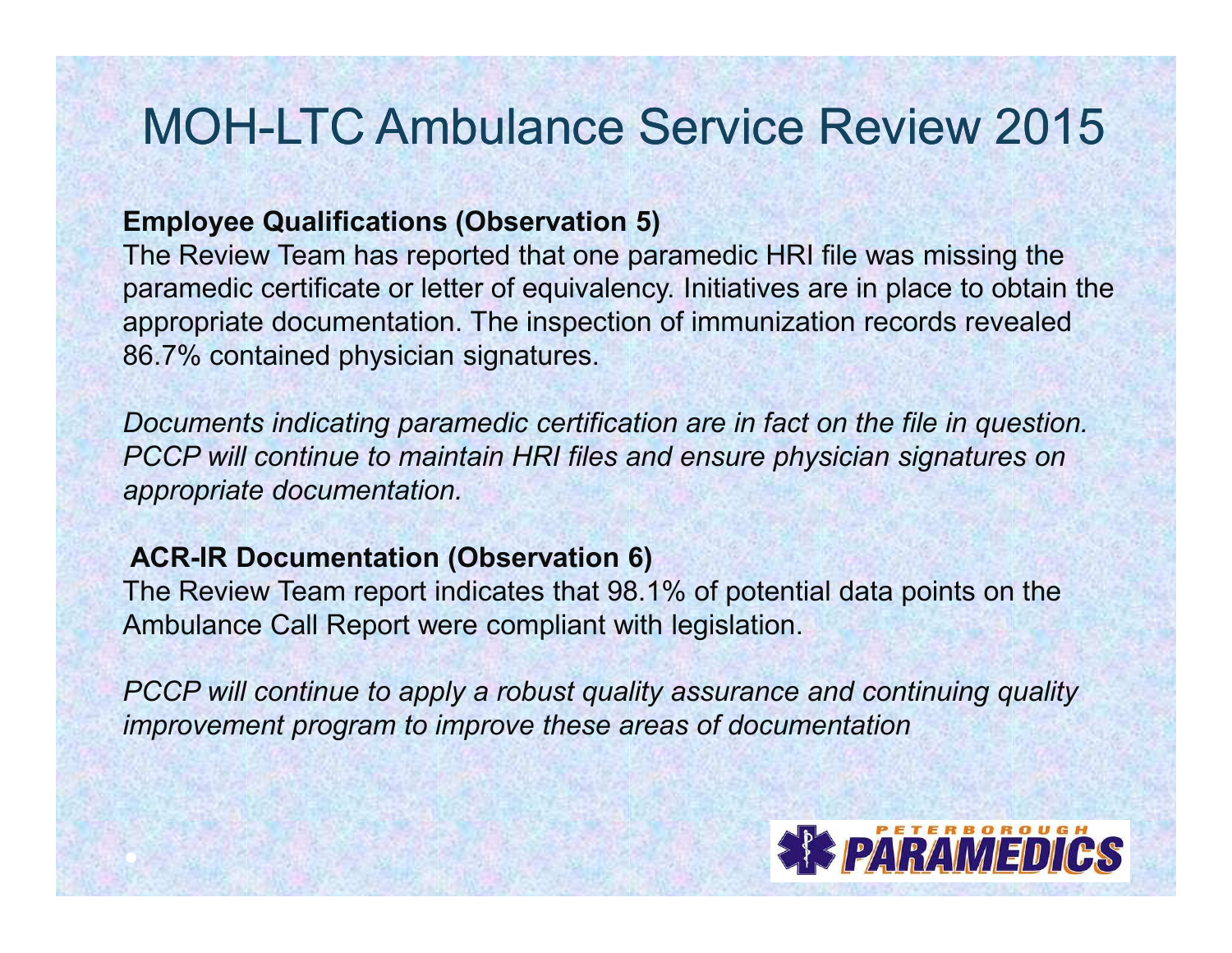#### **Response Time Performance Observation:**

**Legislated:** "A Service Provider is required to establish a Response Time Performance Plan, to monitor, enforce and where necessary, update their plan as required to ensure patients categorized as the most critical, receive response and assistance in the times established within their plan."

**Observation:** "The Service Provider, having carefully evaluated their Response Time Performance Plan last fall, identified that the CTAS 1 response time missed meeting the target by four calls or 1.92%. The Service Provider has made enhancements to their response time improvement strategies and/or system improvement opportunities that were analyzed, developed and where appropriate implemented"

"At the time of the review, there had not been sufficient time to see the effects of the enhancements implemented, thus the Service Provider was not meeting their Response Time Performance Plan (the CTAS 1 only)."

(App. A pg. 31-32)